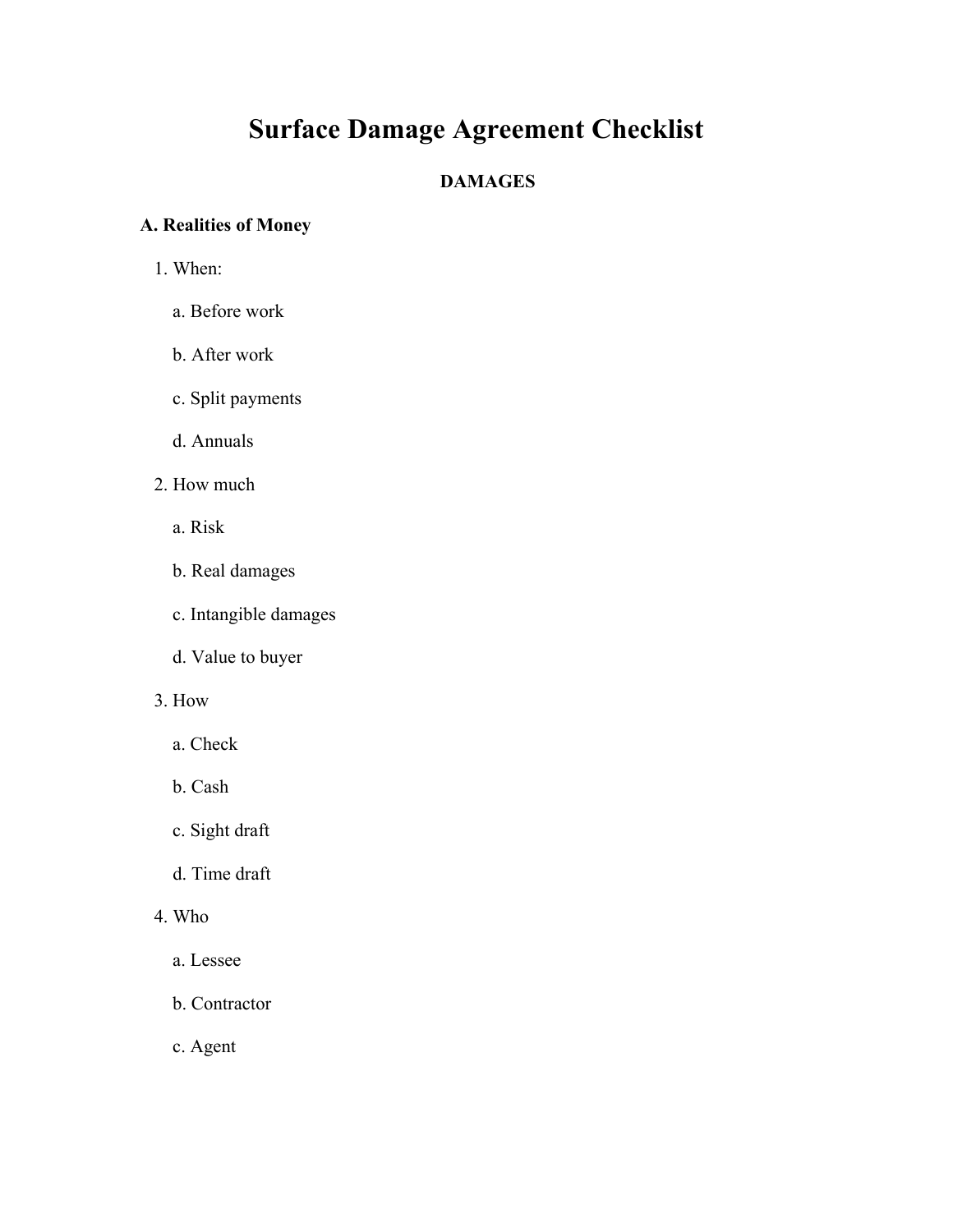- 5. Credit worthiness of payor
- 6. Well Sites
- 7. Deep well
	- a. Initial damages
	- b. Annual damages
- 8. Methane well
	- a. Initial damages
	- b. Annual damages
- 9. Strat well
	- a. Initial damages

## **B. Roads**

- 1. Permanent shaled
	- a. Initial damages
	- b. Annual damages
- 2. Permanent two track
	- a. Initial damages

## **C. Annual damages**

## **D. Pipelines**

- 1. Flowlines
	- a. Initial damages
	- b. Annual damages
- 2. Water Disposal Lines
	- a. Initial damages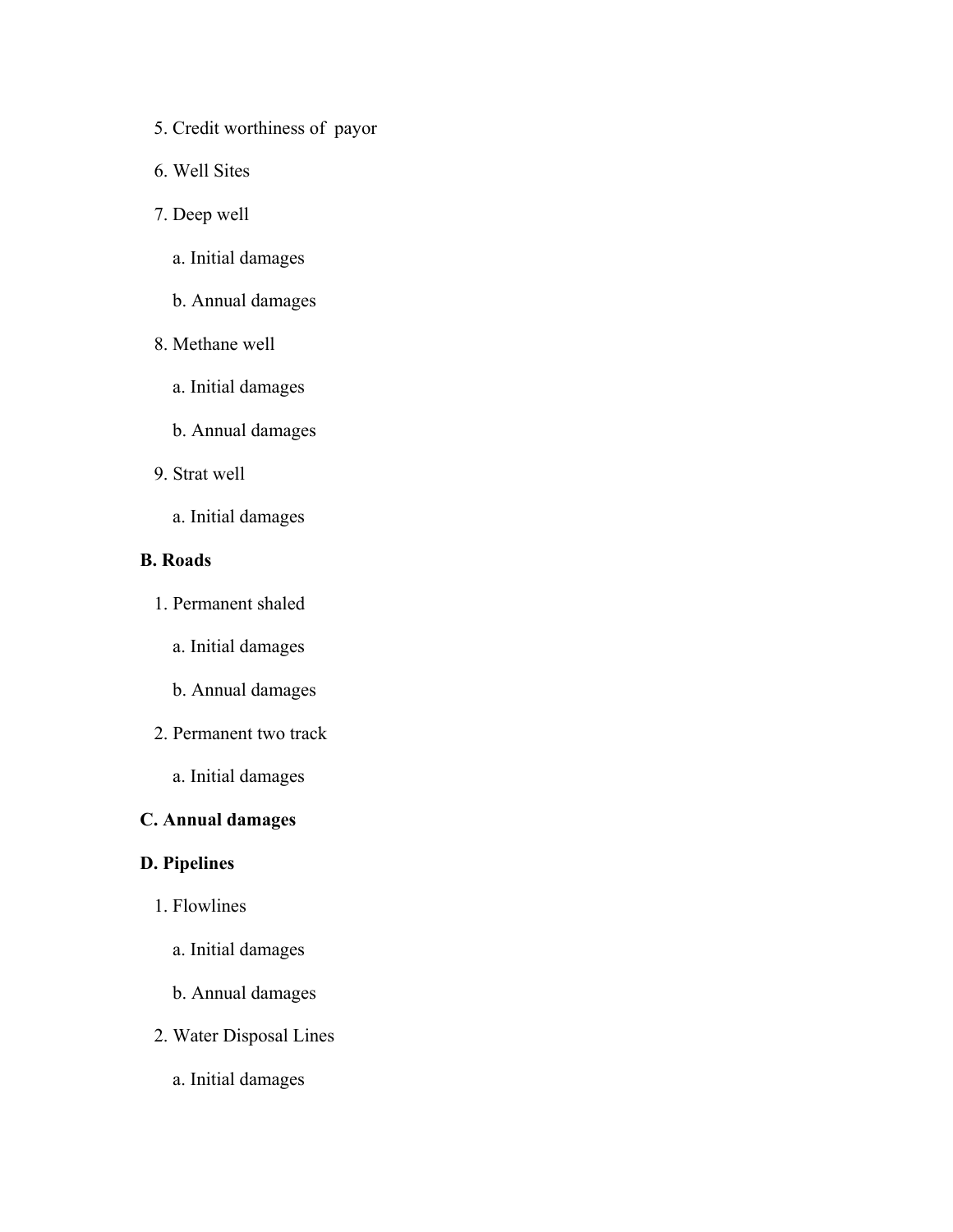- b. Annual damages
- 3. Large 4" or greater oil lines
	- a. Initial damages
	- b. Annual damages
- 4. Large 4" or greater gas lines
	- a. Initial damage
	- b. Annual damage

## **E. Compressor Stations**

- 1. Initial damages
- 2. Annual damages

## **F. Electrical lines Above the Ground**

- 1. Initial damages
- 2. Annual damages

## **G. Electrical Lines Below Ground**

- 1. Initial damages
- 2. Annual damages

## **H. Service access points**

## **ACTIVITY OF CONCERN**

#### **A. Surveyors**

- 1. When can they go?
- 2. How will they go?
- 3. How will they mark?
- 4. Who will pick up junk?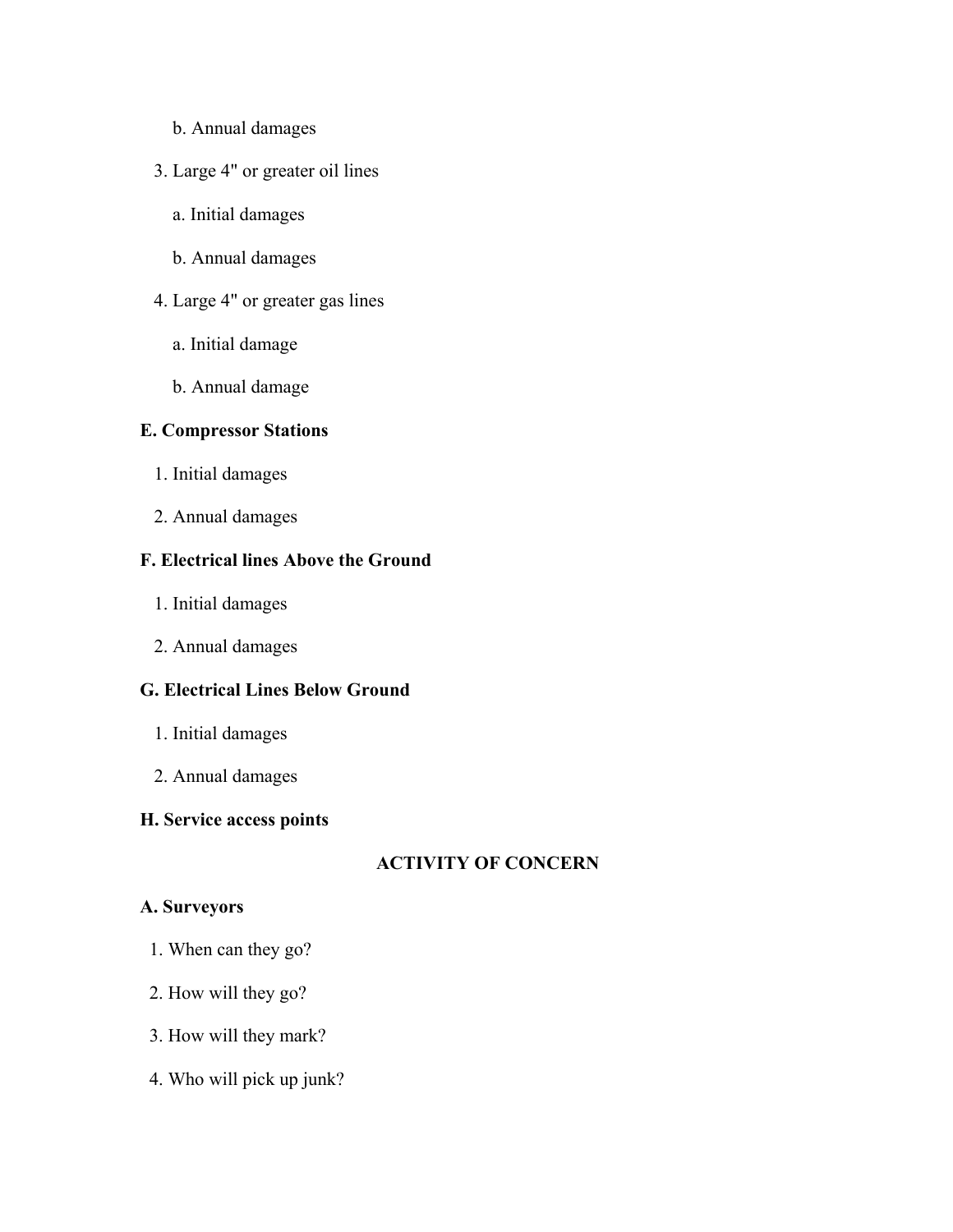- 5. Will they get permission?
- 6. How much will be paid for access?

#### **B. Seismic activities**

- 1. Hole
- 2. Vibrosize
- 3. 3D
- 4. Types of damage
	- a. Surface
		- 1. Soil compaction
		- 2. Destruction of plant life
		- 3. Junk
		- 4. Time of operations
	- b. Water
		- 1. Drainage between formations
		- 2. Damage to existing wells or springs
		- 3. Who will pay?

## **C. Drilling operations**

- 1. Depth
- 2. Length to time of operations
- 3. Time of year of operations
	- a. Size of pad
	- b. Width of easements
	- c. Location of drilling operations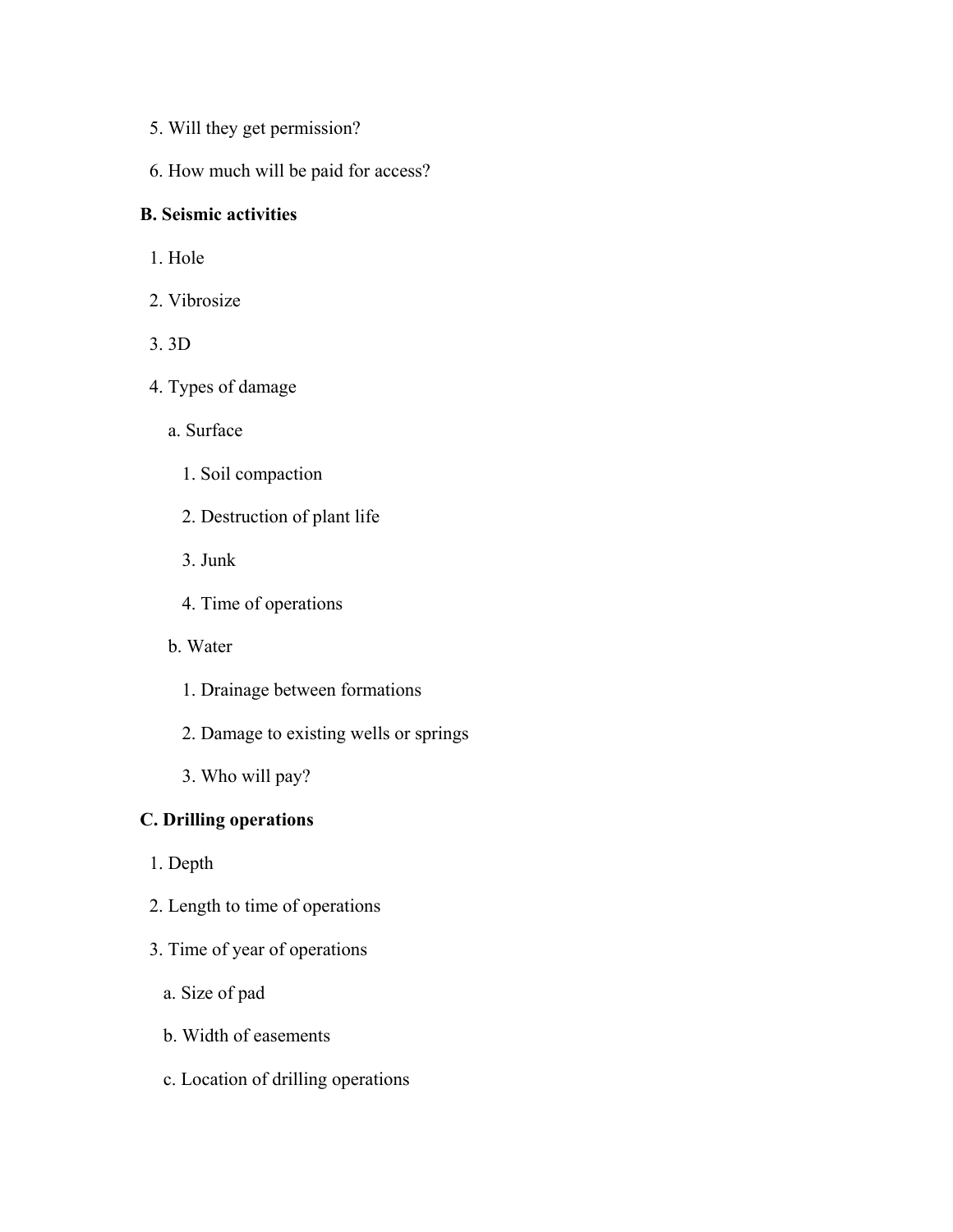#### d. Locaation of road

- 1. Fences
- 2. Snow
- 3. Type of construction
- 4. Weight to be carried on road
- 5. Crossing of road
- 6. Grade and Crown
- 7. Soils
	- a. Sandy
	- b. Clays
	- c. Expansive
	- d. Compaction
	- e. Erosion
	- (i) Wind
	- (ii) Water
- 8. Culverts
- 9. Gates
- 10. Cattle Guards
- 11. Deviation from established roads

## **D. Junk**

- 1. Oil
- 2. Mechanical work in field
- 3. Survey and pin flags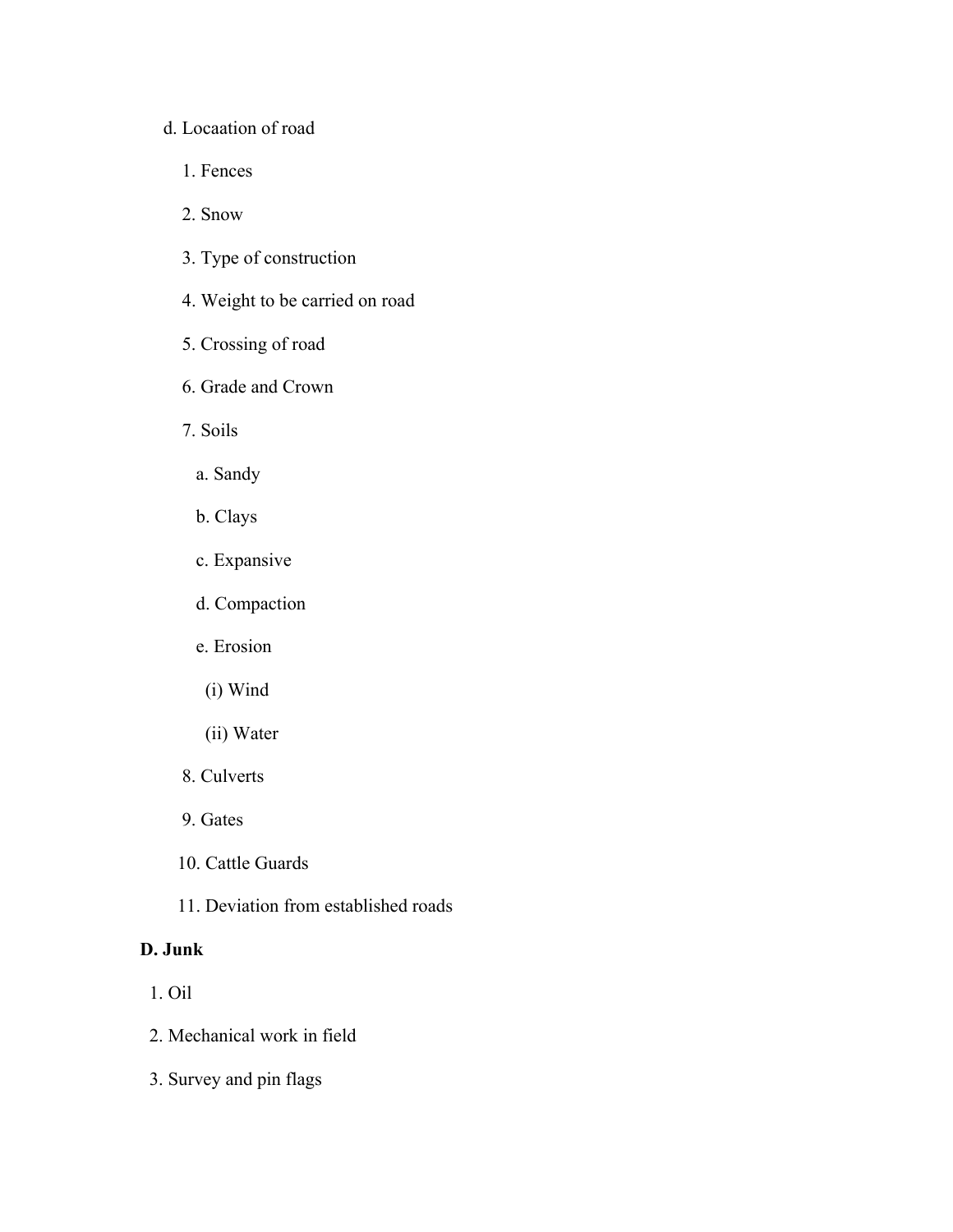- 4. Placement of signage
- 5. Duty to pick up trash

## **E. Recreational uses**

- 1. Guns bows and crossbows
- 2. Dogs
- 3. Drugs
- 4. Alcohol
- 5. Recreation vehicles
	- a. Four wheelers and Motorcycles
	- b. 4 Wheel Drives
- 6. Fishing
- 7. Hunting
- 8. Searching for artifacts
	- a. Paleo
	- b. Arch

## **F. Operations in mud and snow**

## **G. Water Protection**

- 1. Drilling water
- 2. Disposal of water
	- a. Quality of water
		- 1. Heavy metals
		- 2. Salts
		- 3. Temperature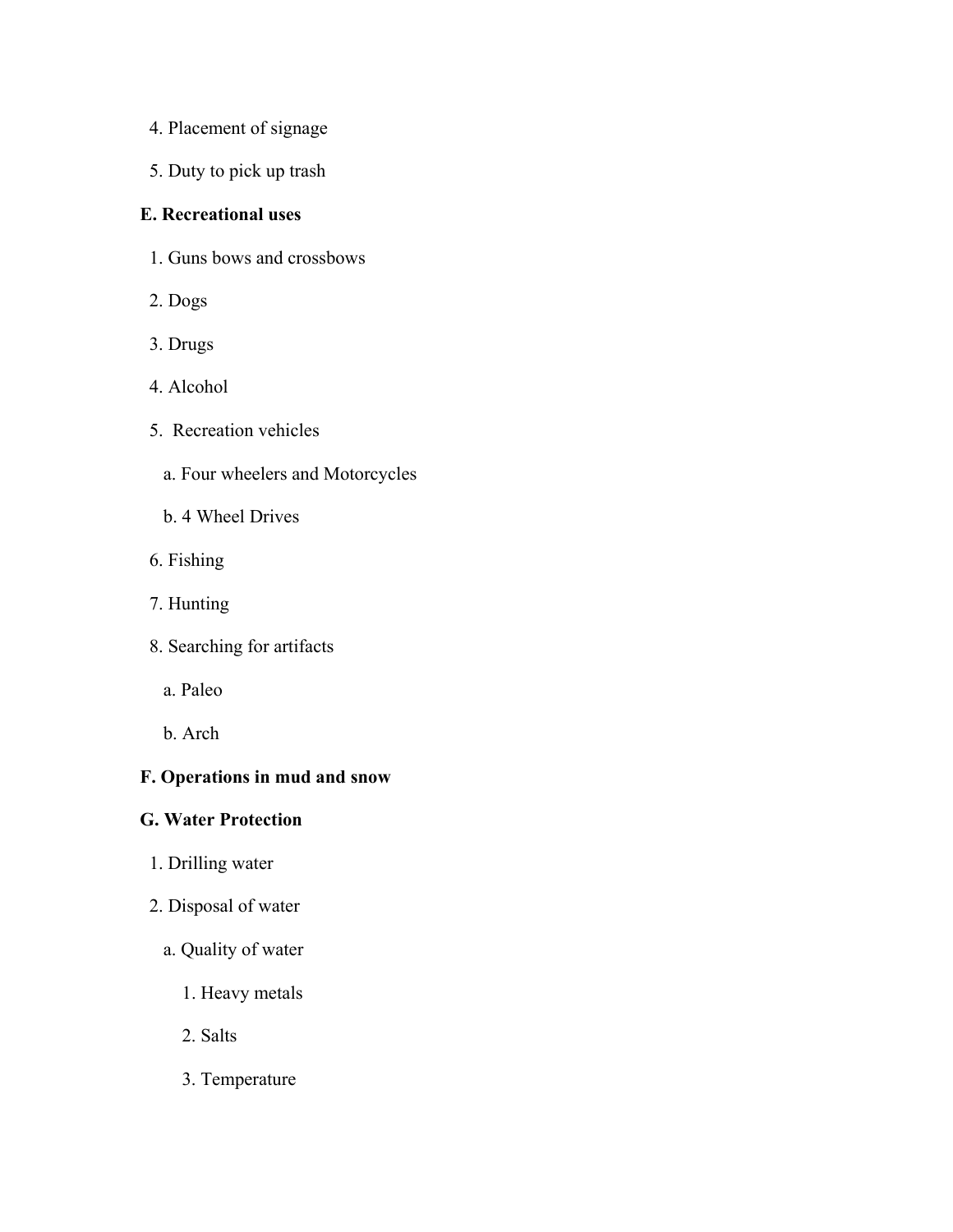- b. Volume of Water
	- 1. Slope
- c. Soil conditions
- d. Protection of water resources
	- 1. Federal law to be considered
		- (1). Federal Water Pollution control Act (Clean Water Resources Act) of 1972 [PL92-500]
		- (2). Coastal Zone Management Act of 1990(CZAR) [101-508] applies to coastal states and Great Lakes states
		- (3). Federal Agriculture Improvement Act of 1996 (1996 Farm Bill)
- e. Endangered Species Act of 1973 [PL93-205]
- a. Ownership of Federal Property
- b. Bureau of Land Management
- c. Forest Service
	- d. Park Service
	- e. Bureau of Reclamation
	- f. Department of Defense
	- g. General Services Administration
	- h. Corps of Engineeers
	- i. Indian Lands
		- (i) Tribe
	- (ii) Bureau of Indian Affairs
	- 1. State law to be considered (Beneficial Use)
		- a. Beneficial Use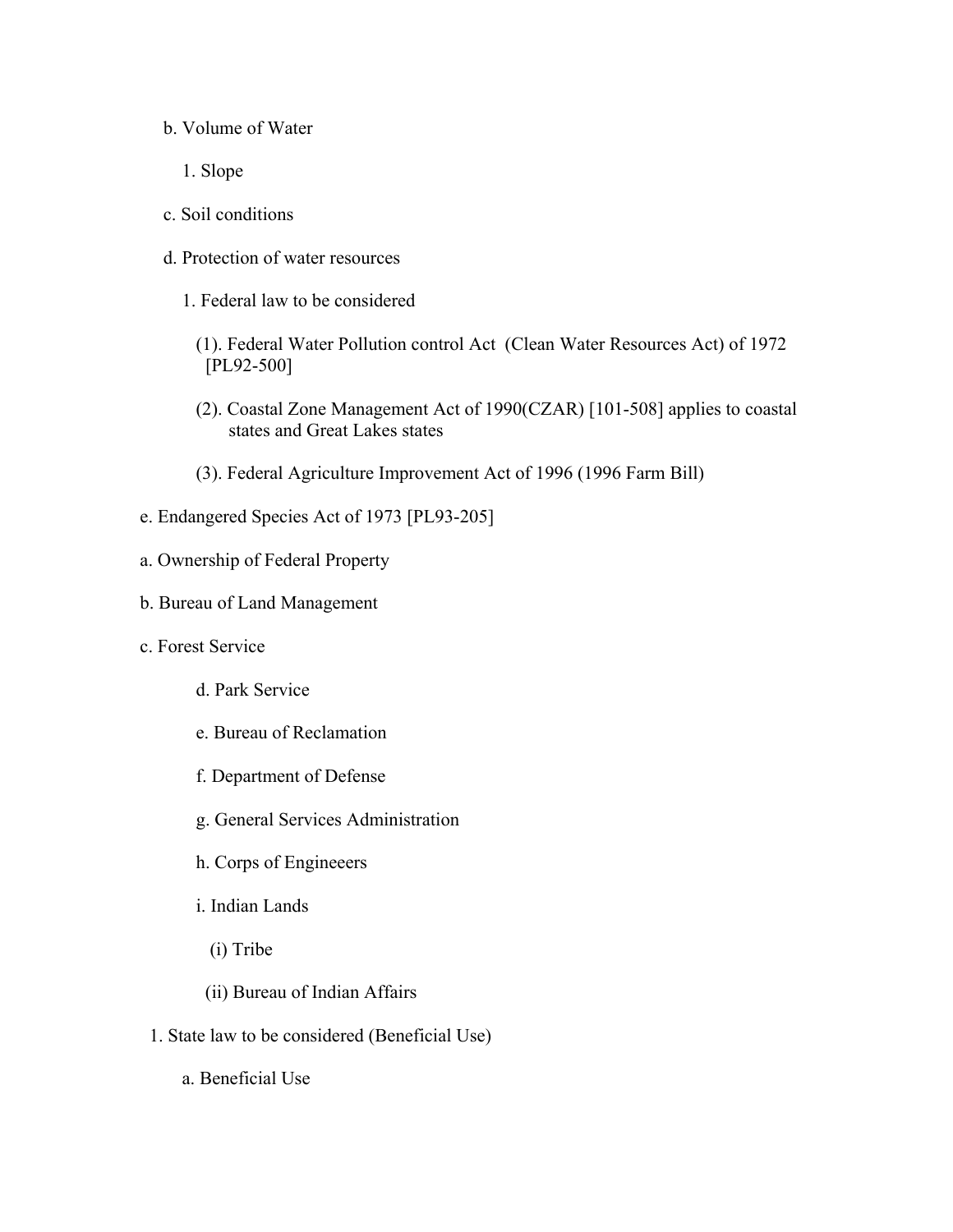## (i) Riparian Doctrine

- (ii) Appropriation Doctrine
- (iii) Correlative Doctrine (ground water)
- b. State Water Quality Law and Progran
- c. Storage of Water
	- (i) State Engineer
	- (ii) Corps of Engineers

## **H. Soil pollution**

- **I. Noise pollution**
- **J. Light pollution**
- **K. Air pollution**
- **L. Protection of viewscape**

## **M. Protection of vegetative resource**

- 1. Growing crops
	- a. Harvest Time
	- b. Soil erosion
	- c. Turning expense
- 2. Grass
- 3. Fire
	- a. Vegetation
	- b. Timber
	- c. Structures
	- d. Livestock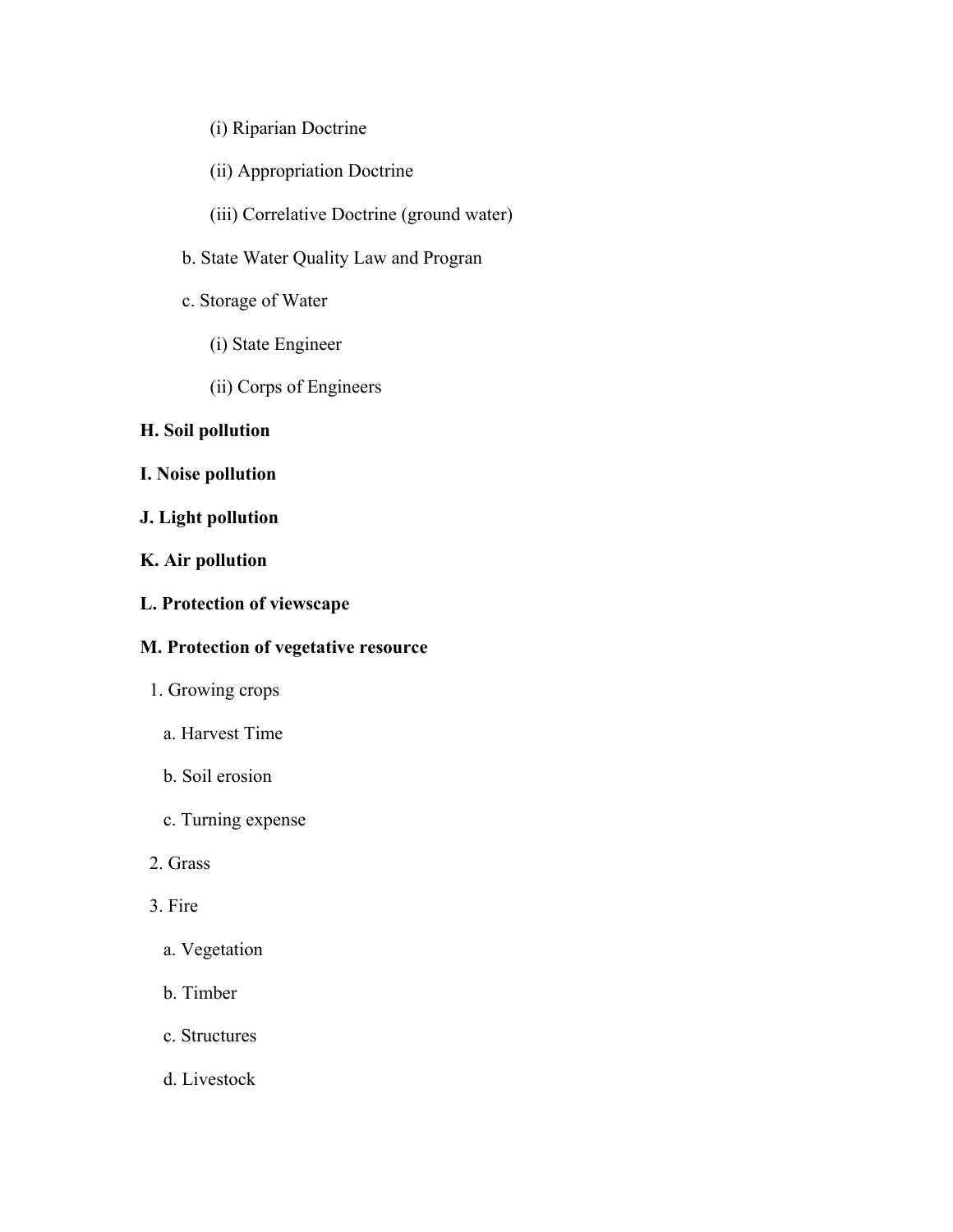## **M. Extraordinary loss**

- 1. Livestock
- 2. Wildlife
- 3. Human

# **N. Cooperation with others as to roads and water storage**

## **O. Reclamation**

- 1. Protection of soil and vegetative resource
- 2. How graded
- 3. How long open
- 4. When seeded
- 5. What seeded
- 6. How seeded
- 7. Wildlife areas
	- a. Riparian areas
	- b. Duck islands
	- c. Fish
- 8. Noxious Weeds
	- a. 21 introduced species 1 native
	- b. How spread
	- c. Control

## **P. Parking of equipment off road**

- **Q. Access Points (Security and protection of hunting)**
- **R. Time of operations**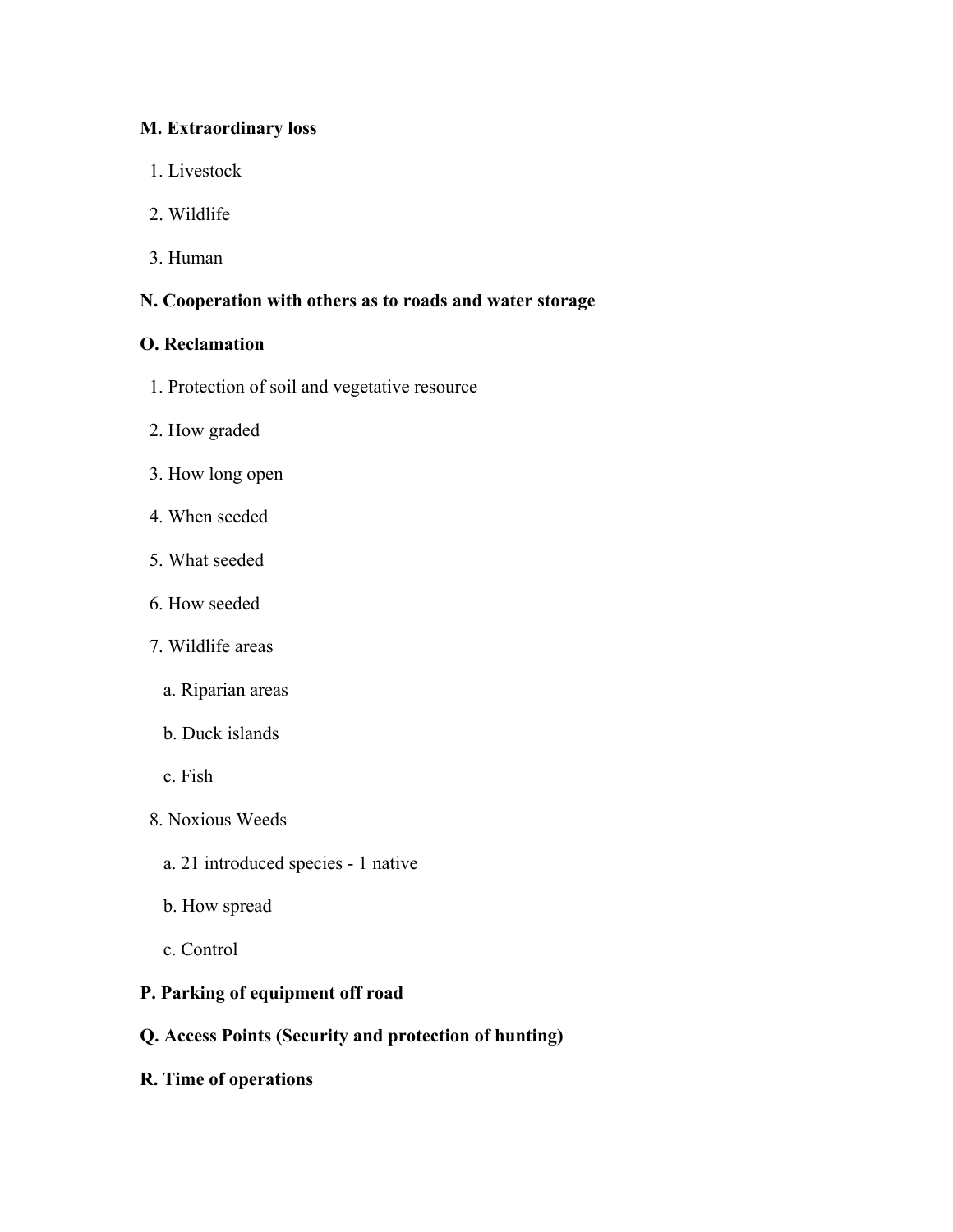- 1. Time of year
- 2. Mud and snow
- 3. Time of day
- **S. Cooperation with other companies**
- **T. Changes in location of roads, electric lines, wells**

#### **U. Dealing with Agencies**

- 1. BLM
	- a. On site inspection
	- b. Cultural surveys
- 2. State Engineeer
- 3. Department of Environmental
- 4. Quality
- 5. Oil and Gas Commission

## **Legal Concerns**

## **A. ID of parties, addresses, phone #'s, tax ID**

#### **B. Legal descriptions**

**C. Notices**

## **D. Force Majure**

- 1. Choice of jurisdiction and venue
- 2. Release of liability and indemnification

# **E. Statutory law citation**

- 1. Federal
- 2. NEPA (National Environmental Protection Act) [PL93-205]